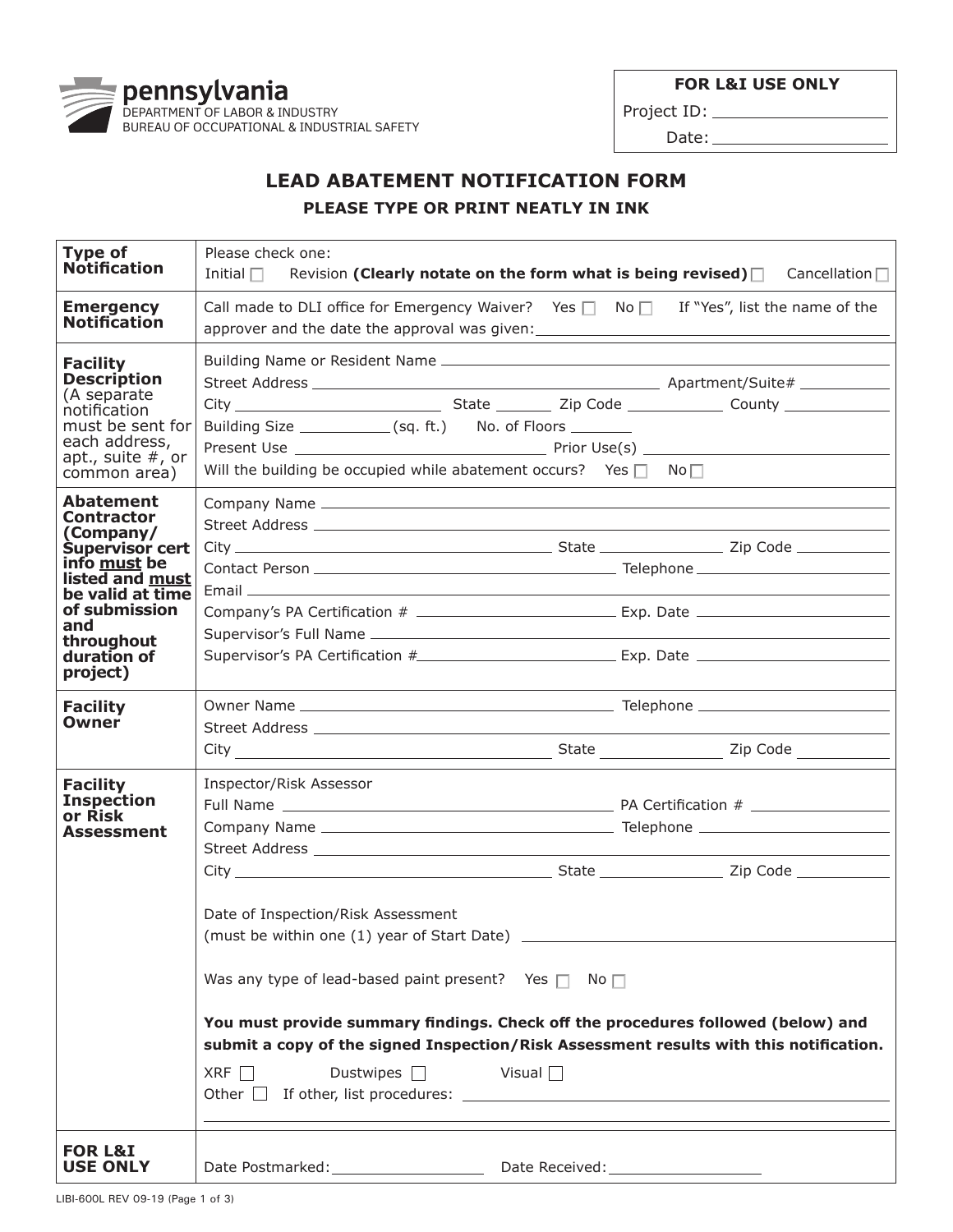| <b>Operation</b><br>Schedule of                                                                                                                                                                                                                                    |                                                                                                                                                  |  |  |  |  |  |
|--------------------------------------------------------------------------------------------------------------------------------------------------------------------------------------------------------------------------------------------------------------------|--------------------------------------------------------------------------------------------------------------------------------------------------|--|--|--|--|--|
| <b>Abatement</b><br><b>Project</b>                                                                                                                                                                                                                                 | Days of Week Mo Tu We Th Fr Sa Su                                                                                                                |  |  |  |  |  |
| (including set<br>up and final                                                                                                                                                                                                                                     |                                                                                                                                                  |  |  |  |  |  |
| clearance)                                                                                                                                                                                                                                                         | *Revisions will only be accepted if received prior to the most recently approved Completion Date.                                                |  |  |  |  |  |
| <b>Project</b><br><b>Description</b><br>or Attach<br>Company's<br><b>Abatement</b><br><b>Work Specs -</b><br><b>Do Not Use</b><br><b>Inspected</b><br><b>Items List</b><br>(attach a<br>separate 8 1/2"<br>$x$ 11" sheet with<br>this information<br>if necessary) | Description of Material<br>Location of Material<br>(windows, doors, floors, etc.)<br>(Room #, Floor #, or Area)<br>Amount/Unit<br>Abatement Type |  |  |  |  |  |
| *For revisions,<br>clearly notate<br>what is being<br>revised/<br>abated during<br>the revised<br><b>Operation</b><br><b>Schedule</b>                                                                                                                              |                                                                                                                                                  |  |  |  |  |  |
| <b>Detailed</b><br><b>Description</b><br>of Planned<br><b>Work/Scope</b><br>of Work<br>(or attach a<br>copy of the<br>Scope of Work<br>only showing<br>Lead Abatement<br>activities)                                                                               | Only Abatement activities, such as encapsulation, enclosure, and activities that will last at least 20<br>years, should be listed, not RRP:      |  |  |  |  |  |
| <b>As Well As</b><br>Work<br><b>Practices and</b><br><b>Engineering</b><br><b>Controls</b><br>to be Used<br><b>During LBP</b><br><b>Abatement</b><br>Work                                                                                                          |                                                                                                                                                  |  |  |  |  |  |